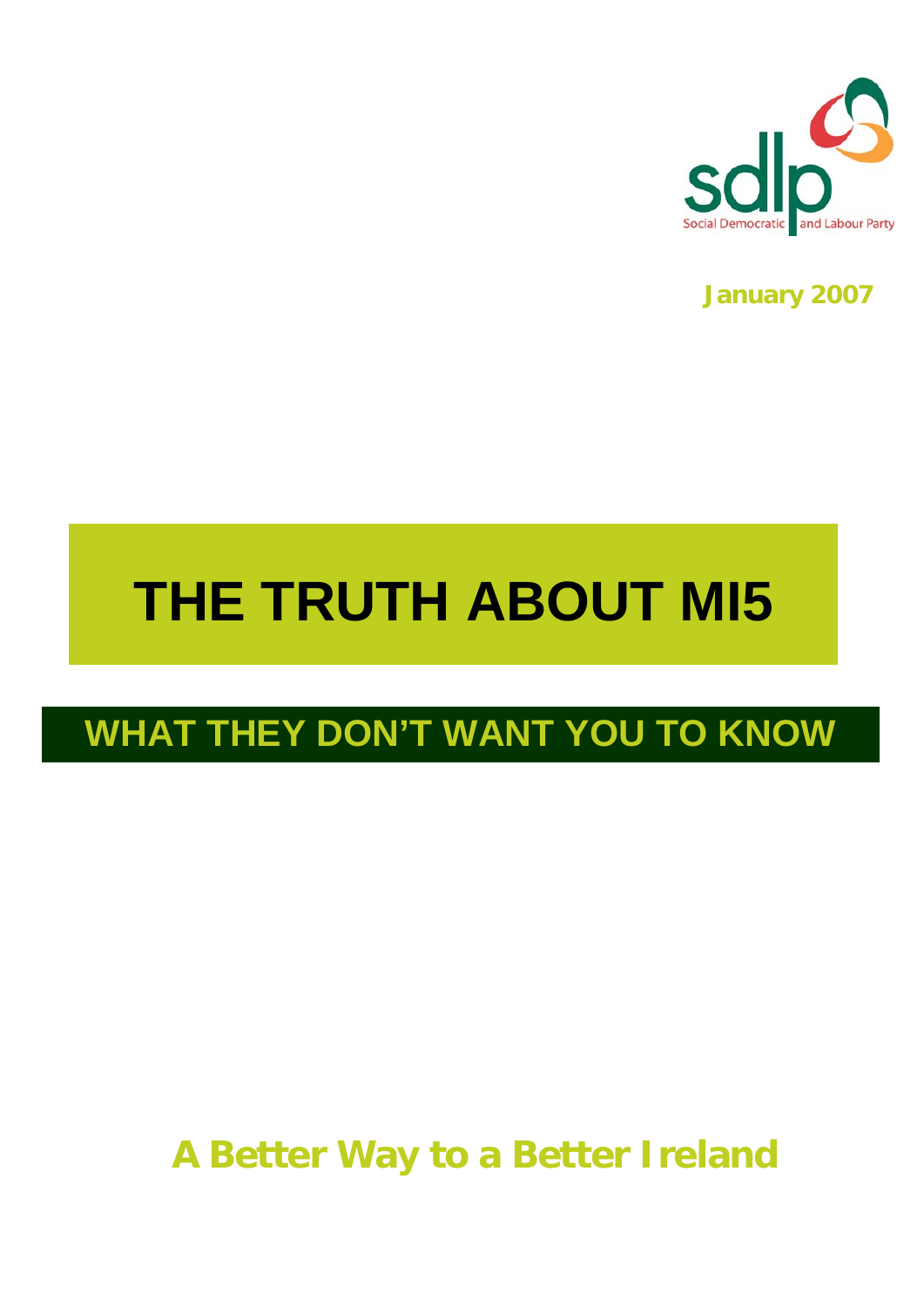# **MI5 – THE TRUTH BEHIND THE BLAIR/ADAMS STATEMENT**

*"If you go and ask someone over in London their view of MI5, they might tell you that MI5 is unaccountable there as well."*

Gerry Kelly, Sinn Fein, Evening Extra, 10 January 2007

# **INTRODUCTION**

Both the British Government and Sinn Fein have been making false claims about the proposed role of MI5 in the North.

### **That's because – like the On the Runs legislation – Sinn Fein has been colluding with the British Government to cover up the truth.**

Sinn Fein says that they want MI5 out of the North and that the Blair statement "*gets us a very major step closer to that*."[1](#page-1-0)

### **In fact:**

- ¾ **MI5 is taking over and getting primacy for intelligence policing;**
- ¾ **It covers domestic terrorism as well as international; and**
- ¾ **The Police Ombudsman will not be able to investigate what MI5 are up to.**

In this paper we expose the truth behind the Blair/Adams false claims. We do this because if the British Government proceeds with MI5 primacy as planned **families who have been let down by MI5 will have nowhere to turn to get complaints properly investigated.** 

We have no desire to make things difficult for Sinn Fein. Our argument on MI5 has been with the British Government. However, on 9 January Sinn Fein deliberately lied about our record and we have the right to set things straight.<sup>[2](#page-1-1)</sup> And when we see what has been achieved on policing being damaged by anybody, we will call it as it is. We have never made it hard for people to do what is right. But we won't let them do what is wrong.

None of this is a reason for Sinn Fein to refuse to sign up to policing. They owe it to victims of crime to do so. But they also owe it to the public, especially victims to collusion, to be honest about what MI5 is up to and to join with us in opposing it.

#### **JOINT BRITISH GOVERNMENT/SINN FEIN SPIN**

Gerry Kelly has stated that they wanted to "*stop MI5 having any role in civic policing here*" and that yesterday's proposals will "*go a long way towards achieving that objective*."[3](#page-1-2)

 $\overline{a}$ 

<sup>&</sup>lt;sup>1</sup> Press association interview, 10 January 2007.

<span id="page-1-1"></span><span id="page-1-0"></span><sup>&</sup>lt;sup>2</sup> The first attack came from Sinn Fein on 9 January 2007

<span id="page-1-2"></span><sup>&</sup>lt;sup>3</sup> SF statement, 10 January 2007.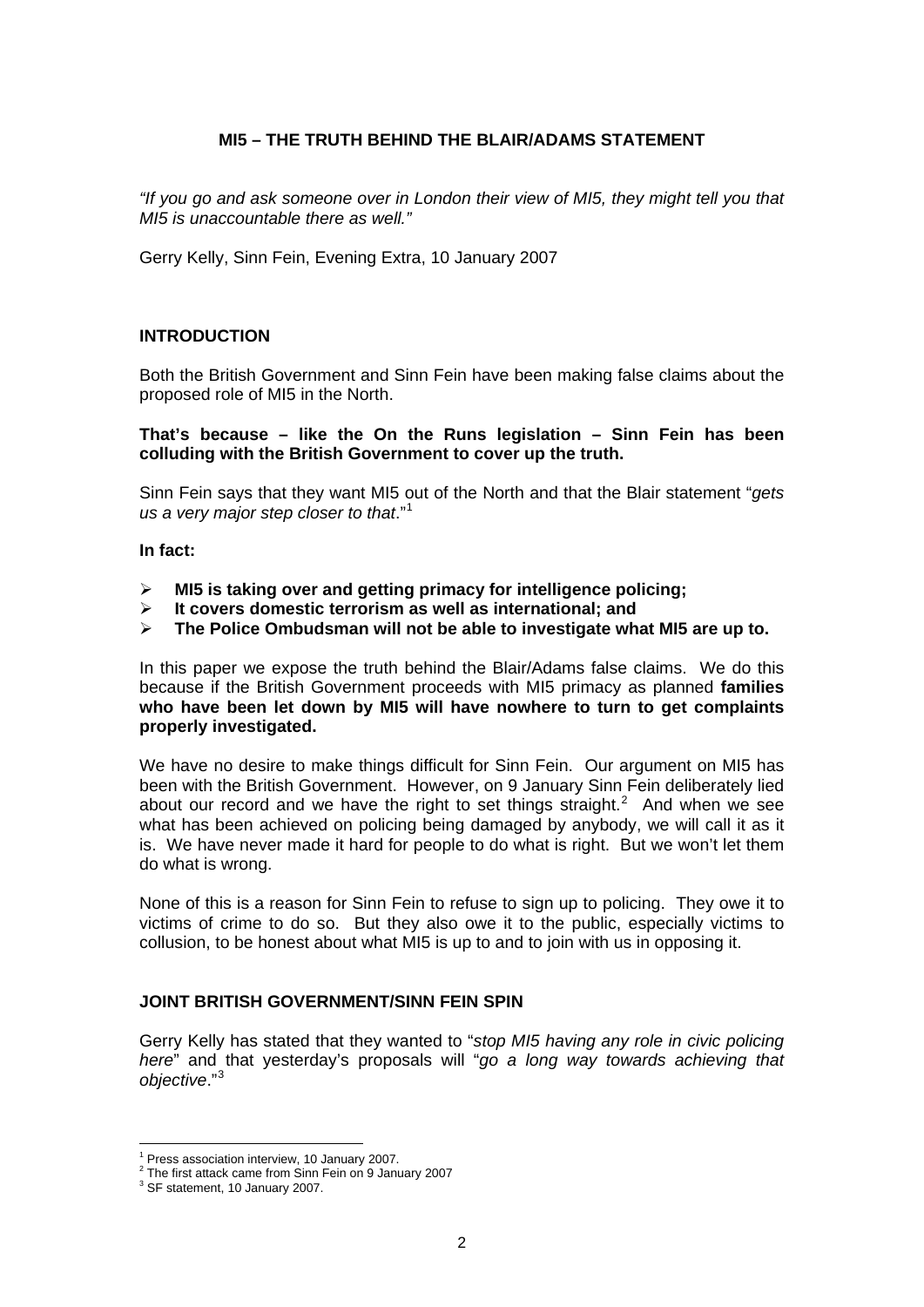He pointed to seven supposed advances in the Blair/Adams statement. In fact, each of these is either **misleading** or **nothing new**.

# *1. "No secondment of PSNI members to MI5"*

This is **misleading**. The Blair/Adams document states that "*police officers who act in a liaison capacity with the Security Serve will be PSNI Headquarters staff*." But it does not say that they must be located in Police Headquarters. There is nothing to stop them being located in MI5's new offices – and we believe that they will be located from there.

# *2. "No PSNI members will be under the control of MI5"*

This is **misleading**. The truth is that national security has up until now been dealt with by the PSNI. Now MI5 will control national security. They will have primacy. They will do this work. And MI5 can take on more and more as the British Government expands the definition of national security ever wider.

# *3.* **"***MI5 will have no role in civic policing"*

This is **misleading**. MI5 does not have the power to arrest or seize evidence. They need the PSNI to do this. When MI5 have primacy, they will do the intelligence work and leave it to the PSNI to make arrests. If their intelligence is defective, the PSNI may arrest the wrong people.

So **MI5** *will* **affect how policing is carried out**. But **MI5 will** *not* **have to account to the Police Ombudsman for their effects on policing –** because she can only investigate the police. So if their intelligence is wrong, she will not be able to find out whose fault it was.

# **4. "***All PSNI members accountable to the Policing Board and other Patten mechanisms and upon transfer to the Justice Ministers."*

There is **nothing new here**. PSNI members have always been accountable to the Policing Board, Police Ombudsman and the Chief Constable.

# **5. "***All party representation on the Policing Board special purposes committee"*

# There is **nothing new here**.

Section 28(3) of the Police (Northern Ireland) Act 2003, which implemented the commitments received by the SDLP on policing at Weston Park, already: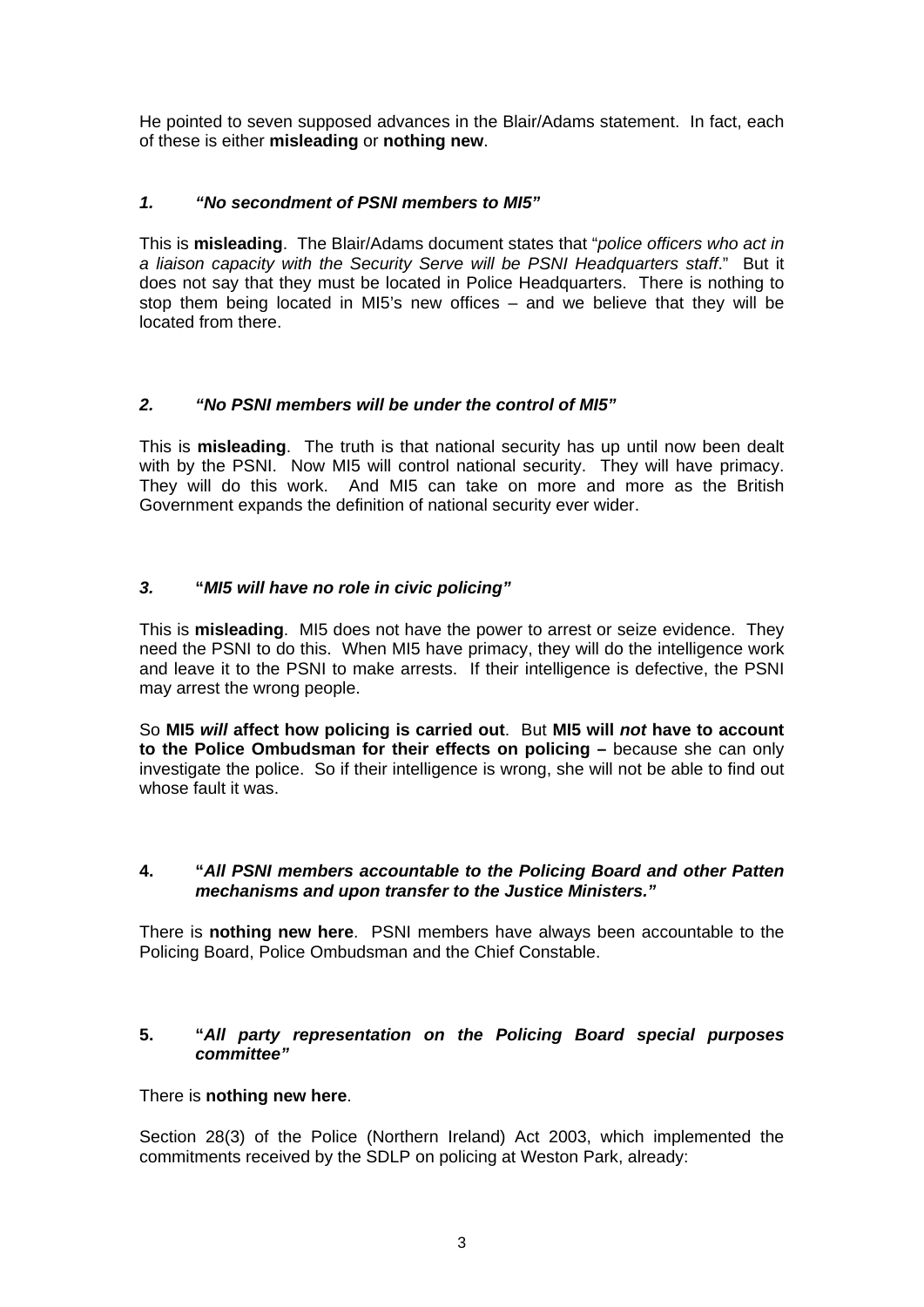- $\triangleright$  allowed for a special committee of the Policing Board to be set up to receive sensitive information; and
- $\triangleright$  required it to be as far as practicable representative of the Board.

This law also required that the special committee have 7 members. This number was chosen because this would allow 3 independent and 4 political members. That way all four main parties would have to be represented. **All party representation was always a given.** 

*6.* **"***The Police Ombudsman will have statutory access to all information held by PSNI and statutory powers to hold PSNI members to account. Arrangements will be made that she will have access to information held by MI5 where this is necessary to the discharge of her duties."* 

There is **nothing new here**. The Police Ombudsman has *always* had statutory access to information held by the PSNI and powers to hold PSNI members to account.

However, now it will be MI5, not the PSNI, that gets the lead on national security. And the Police Ombudsman is promised no statutory power to access information they hold. All that is said is that MI5 can agree to give her documents. But the bottom line is they don't have to if they don't want to.

**We cannot understand how Sinn Fein can claim this as a success**.

# **7.** *Annual Review role in the north for Lord Carlisle in consultation with the First and deputy First Ministers and future Justice Ministers.*

The truth is that Lord Carlile:

- $\triangleright$  will only be looking into what is going on once a year:
- $\triangleright$  will not be investigating complaints;
- $\triangleright$  will be powerless. MI5 don't have to share any information with him if they don't want to.

Lord Carlile also:

 $\overline{a}$ 

- ¾ Supported 90 day detention without trial: "*I share the view that as a maximum three months is probably a practicable and sensible option, all other things being equal*."[4](#page-3-0)
- Supported control orders.<sup>[5](#page-3-1)</sup>
- $\triangleright$  Supported no jury Diplock Courts in the North for each of the last five years.<sup>[6](#page-3-2)</sup>

<span id="page-3-0"></span><sup>4</sup> See Telegraph, 14 Oct 2005, telegraph.co.uk/news/main.jhtml?xml=/news/2005/10/13/nterr13.xml. See also www.annebegg.info/The%20advice%20of%20**Lord**%20**Carlile**%20on%20**90**%20**day**% 5

<span id="page-3-2"></span><span id="page-3-1"></span>http://www.liberty-human-rights.org.uk/news-and-events/1-press-releases/2006/carlile-calls-for-renew-of-pta.shtml 6<br>6 http://www.nie.gov.uk/senert.on.the.cogratics.in.2005.of.pert.wii.ef.the.terreriem.est.2000.ndf http://www.nio.gov.uk/report\_on\_the\_operation\_in\_2005\_of\_part\_vii\_of\_the\_terrorism\_act\_2000.pdf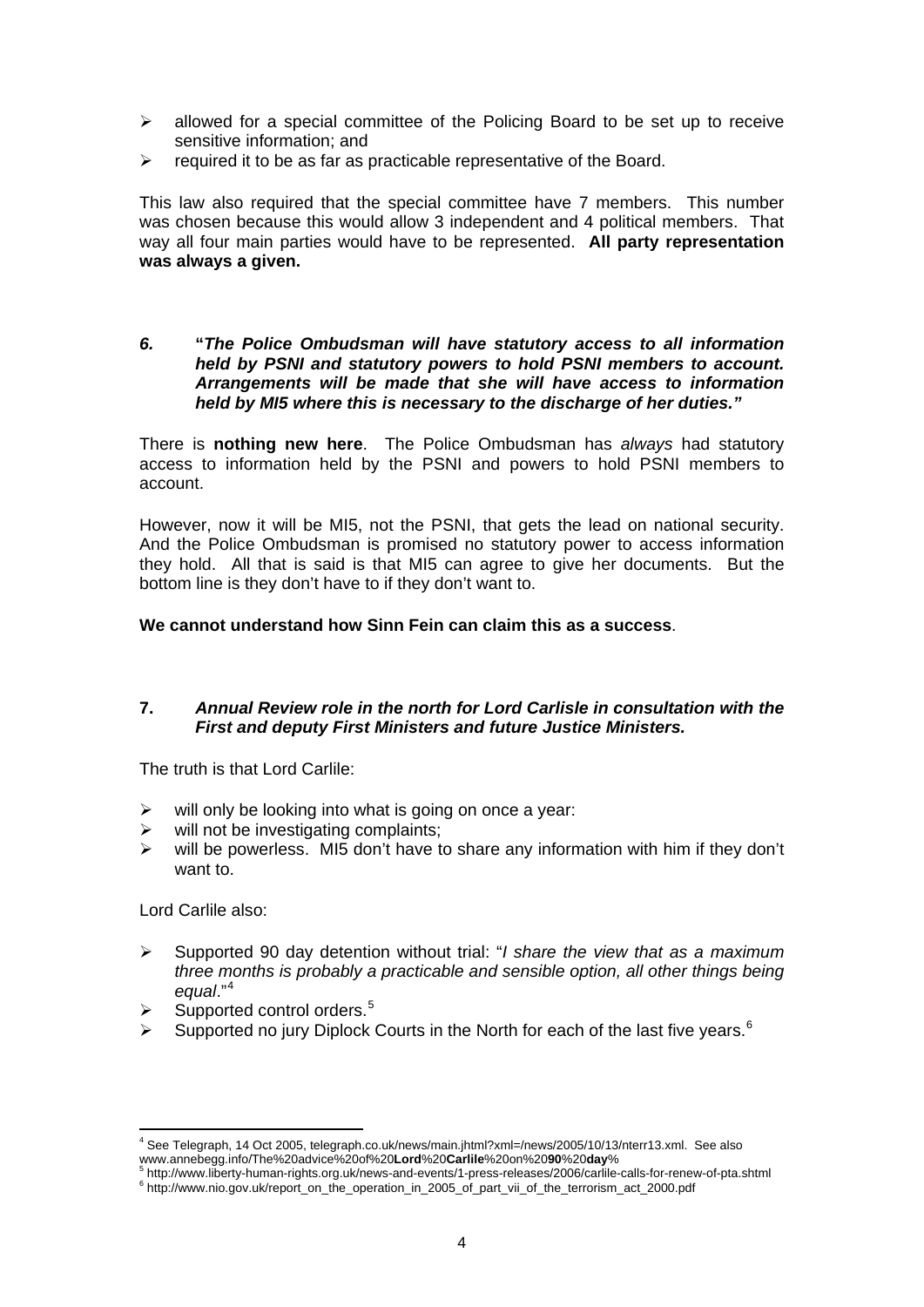# **AND SOME MORE SINN FEIN SPIN**

¾ **"***SDLP supported Annex E"* 

This is **totally untrue**. Sinn Fein also alleges that the SDLP "*publicly supported the proposals [in Annex E of St Andrews on MI5] and bizarrely claimed them as a victory*."[7](#page-4-0)

In fact, the SDLP recognised that this was the first paper ever produced for parties on MI5 but responded that we had "serious concerns" regarding it.<sup>[8](#page-4-1)</sup> Nowhere did we claim that Annex E was a victory. That is why we have been pushing further on MI5 for the last three months.

# ¾ *Blair statement "a major step closer" to getting MI5 out of Ireland*

Gerry Kelly stated:

"The whole issue of MI5, and these security services are also in the south of Ireland, is that if they act illegally then we have a PSNI which is not signed up to MI5 and which will hold them to account.

"We want MI5 out of Ireland, there`s no place for it north or south. This gets us a very major step closer to that.<sup>[9](#page-4-2)</sup>

This is **totally untrue.** The Blair/Adams statement effectively confirms that MI5 will be getting primacy for national security and an enlarged role. And it does nothing to give the Police Ombudsman the power to investigate MI5 in the North.

# **AND SOME MORE BRITISH GOVERNMENT SPIN**

#### ¾ *"Move is about international terror"*

The British Government in the second paragraph of its statement gives the impression that MI5 will be about international terror only. This is **untrue**. If you read the statement closely it says that MI5 and the Chief Constable will interact "*for*  example in response to the threat of international terrorism." Clearly they will interact on domestic terrorism too.

Likewise Peter Hain wrote to Mark Durkan that recent recruitment by the Security Service "has been *principally* in relation to the increased threat from international terrorism." Again, clearly domestic terrorism is covered too.<sup>[10](#page-4-3)</sup>

An MI5 spokesman told the Irish News the truth:

 7 SF press release, Gerry Kelly, 10 January, 2009.

<span id="page-4-1"></span><span id="page-4-0"></span> $\frac{8}{3}$  See our response at http://www.sdlp.ie/documents/MI5Paper12oct06.doc.

<span id="page-4-2"></span> $^9$  http://u.tv/newsroom/indepth.asp?id=79199&pt=n  $^{10}$  Letter to Mark Durkan, 11 January 2007.

<span id="page-4-3"></span>